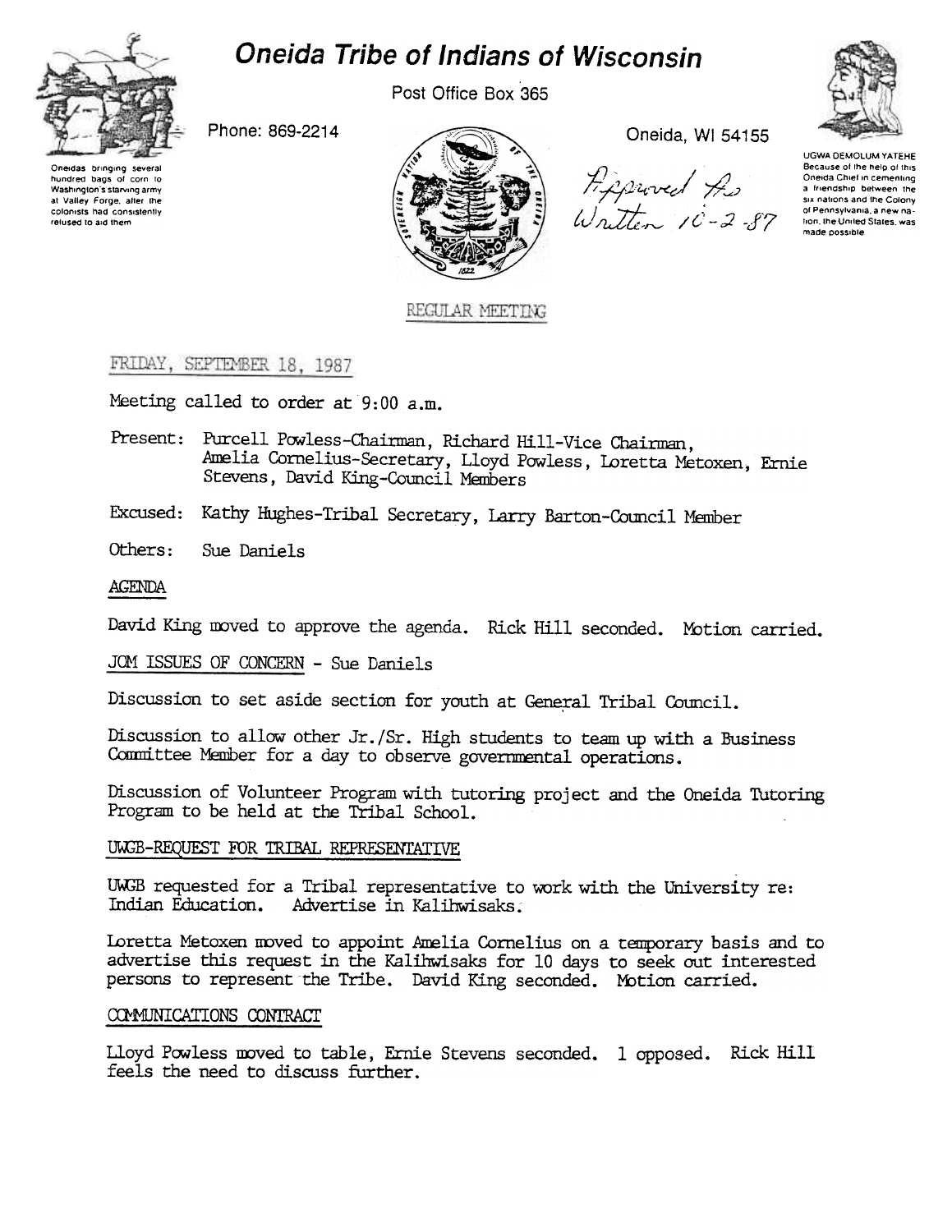FINANCE & APPROPRIATIONS PER MEMO OF 9/16/87

The following reconmendations are made:

(1) Wampum Belts -Stan Webster: Request Tribe to purchase (3) copies of the following wampum belts made fram clam shells and beads. This item was referred to F&A for further action to define a source of funds.

| Two Row Wampum            | \$291.30   |
|---------------------------|------------|
| Washington Belt           | 907.50     |
| Council Fire of 6 Nations | 103.60     |
| <b>TOTAL</b>              | \$1,301,40 |

F&A recommends purchasing the wampum belts with funds to come from operating reserves.

Lloyd Powless moved to approve, Ernie Stevens seconded. David King abstaine Motion carried.

(2) Equipment Acquisition - Fitness Center: Requesting equipment purchase to institute a "Healthy Hearts" Cardiovascular Program. Also, hip and back machines are needed to begin a "Healthy Back" Program for those individuals with low back pain. F&A recommends approval for purchase in November and also submission of additional bids be brought back to F&A for equipment. Funding is to come from Healthy Morale (Fringe Benefits) budget.

> Aerobicycle by Universal -- \$2,450 Lifecycle  $--$  \$1,750 Two (2) Concept II Rowing Machines -- \$1,500 Nautilis Hip  $\&$  Back Machine -- \$3,160

No action taken.

(3) Utilities/Weep Holes -(Tabled): Accounting has a grant for \$4,000 and dollars are to be spent before 9/30/87. F&A recommends approval. No tribal contribution needed.

Loretta Metoxen moved to approve, Lloyd Powless seconded. Motion carried.

(4) Consultant Utilization Contract Proposal -The law Office requests submission of proposal. The scope of the proposal is to enable the Oneida Tribe to fully pursue litigation directly related to aboriginal land claims and constitutional law. F&A recommends submission of the proposal.

Lloyd Powless moved to approve, Amelia Cornelius seconded. Motion carried.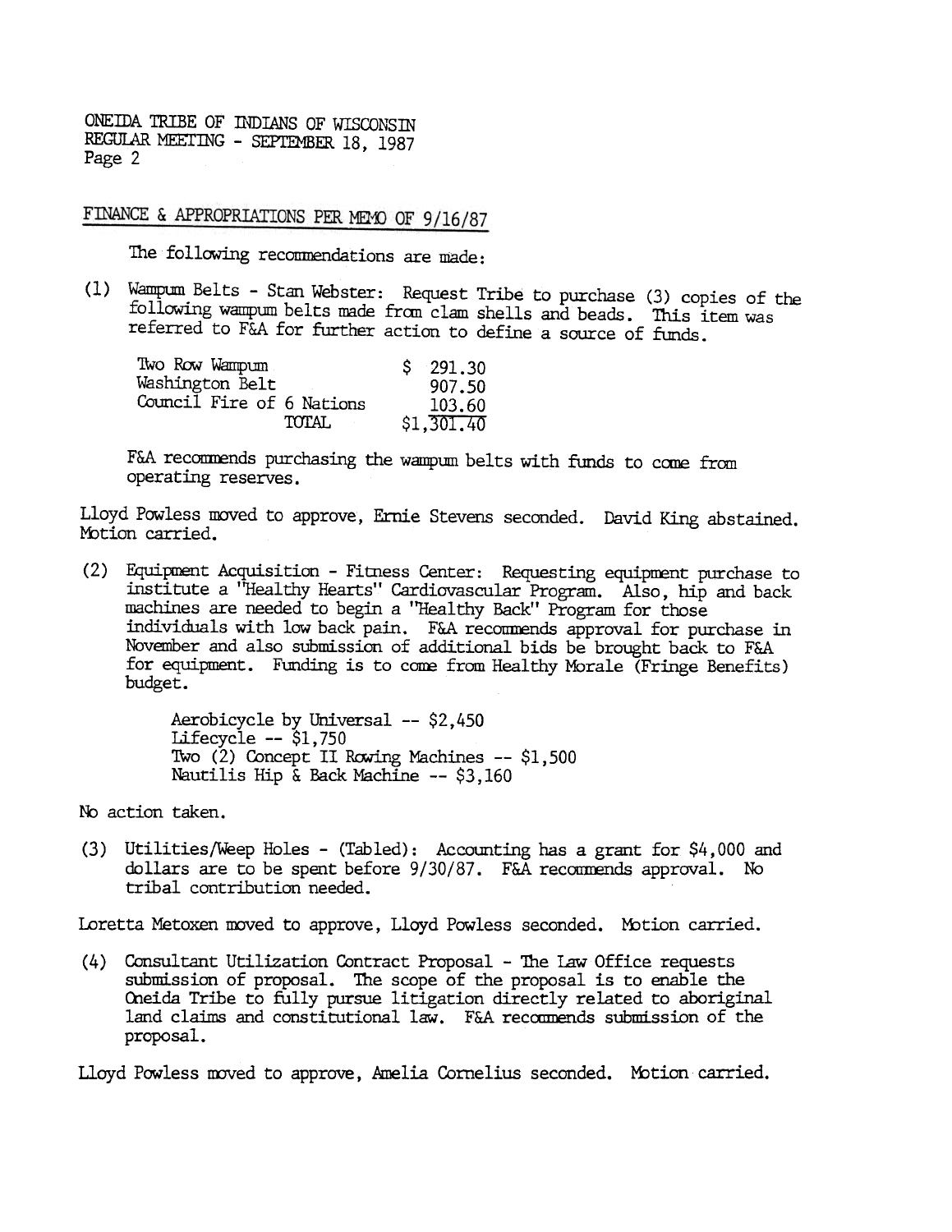#### FINANCE & APPROPRIATIONS (Continued)

(5) Equipment Purchase/Computerized Pull Tabs at Bingo: Auditors recommendation to automate the bingo Enterprise daily transaction reconciliation and control systems. Selected is Alternative #1 with an IBM Personal system/2 Computer for \$10,725 w/o scanner and software and development of data base by Wipfli, Ullrich, & Co. to trace and report daily activities for \$4,725. F&A recommends approval for purchase in November with funds to come from bingo operations.

Lloyd Powless moved to approve, Loretta Metoxen seconded. Motion carried.

Equipment Purchase - Shredder/Bingo - Request to purchase a shredder with larger shredding capacity from Data Financial for  $$2,779$ . F&A recommends approval with funding from bingo operations.

Amelia Cornelius moved to approve, Lloyd Powless seconded. David King abstained. Motion carried.

Raised Floor for Data Processing: Received bids from Construction-Maintenance for \$6,525, and White Enterprise, Ltd. for \$6,106. F&A recommends Construction-Maintenance Bid for \$6,525 with funds to come from savings in the Data Processing FY '87 budget.

1Dretta Metoxen roved to approve, David King seconded. fution carried.

INFO

Remodeling of foyer in Fitness Center for \$2,381.04 by Construction-Maintenance. Funding to come from Health Morale (Fringe Benefits).

### LAND COMMITTEE MINUTES OF 9/14/87

The Land Committee recommends approval to accept Bernard Johnson's 1. cancellation of Residential Land Lease  $(49-18-87-C)$ .

Loretta Metoxen moved to approve, Lloyd Powless seconded. Motion carried.

The Land Committee recommends approval to notify Linden Bain to move his  $2.$ trailer within 30 days.

The Land Committee recommends approval of Modification for Cheryl Vandenbergs' lease to "add husband's name". Resolution #9-18-87-D

2. Iloyd Powless moved to approve, Ernie Stevens seconded. Motion carried.<br>
3. The Land Committee recommends approval of Modification for Cheryl<br>
Vandenbergs' lease to "add husband's name". Resolution #9-18-87-1<br>
1. Eavid The Land Committee recommends approval to accept Hank Skenandore's 4. The Land Committee recommends approval to accept beneficiary request as his daughter Minnie Smith.

David King moved to approve, Amelia Cornelius seconded. Motion carried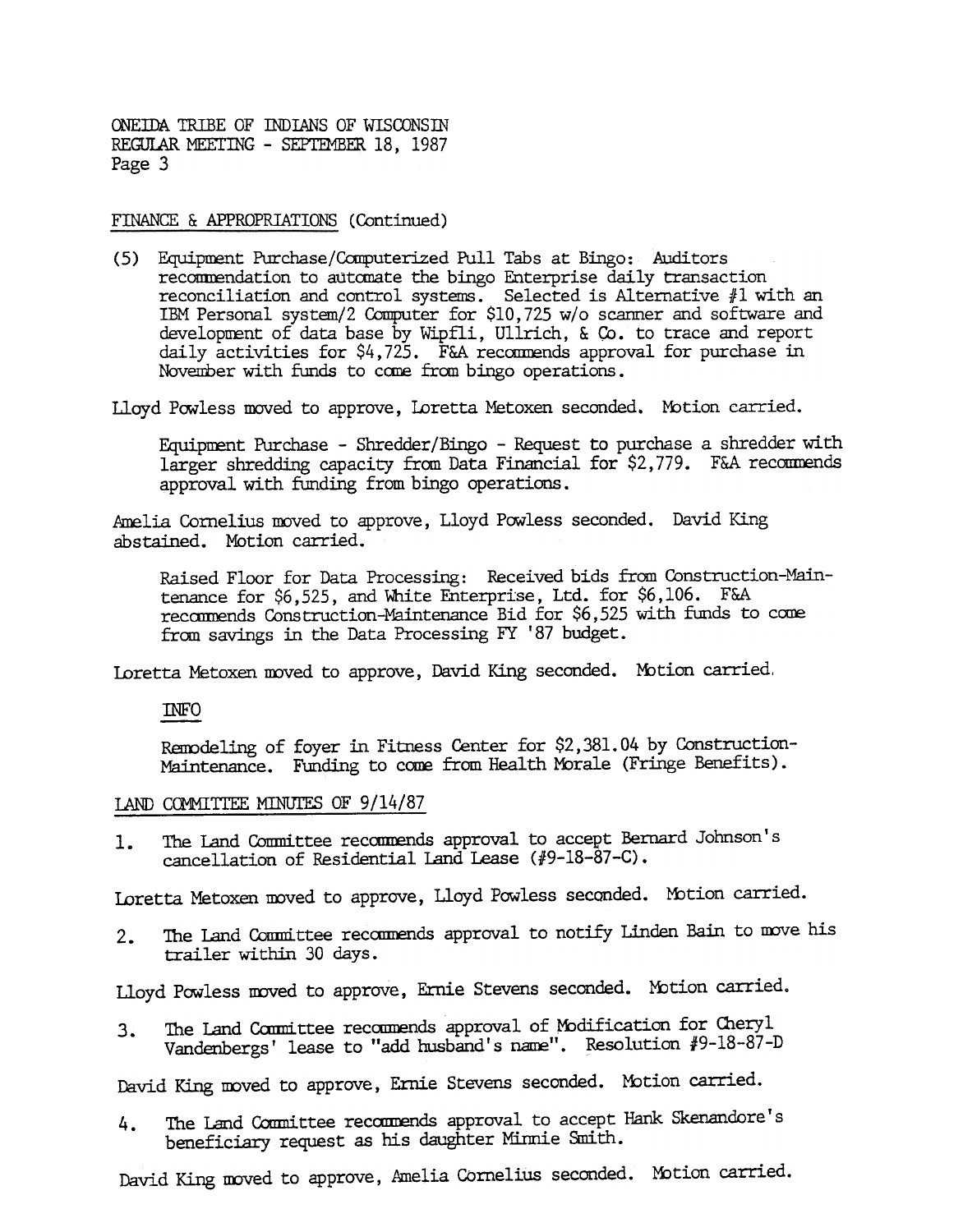LAND COMMITTEE RECOMMENDATIONS (Continued)

5. The Land Committee recommends approval of Thomas Oudenhoven's lease (former Nishimoto) Resolution #9-18-87-E.

..

David King moved to approve, Ernie Stevens seconded. Motion carried.

The Land Committee recommends approval to accept Debra Heckels' 6. application for Residential Lease on Culbertson Road (former HUD).

Lloyd Powless moved to approve, David King seconded. Motion carried.

7. The Land Committee recommends acceptance of Resolution #9-18-87-A to place the Biegert Property into trust.

LLoyd Powless moved to approve, David King seconded. Motion carried.

8. The Land Committee recommends acceptance of the addition of working in  $\frac{1}{2}$ fair leases in Resolution  $#9-18-87-8$ .

David King moved to approve, Loretta Metoxen seconded. Motion carried.

9. The Land Committee recommends that a portion of the contingency monies be used on more support for the double-wides.

David King moved to approve, Loretta Metoxen seconded. Motion carried.

10. The Land Committee recommends that only vinyl or pre-enameled metal skirting be approved for the mobile homes.

Lloyd Powless moved to approve, Amelia Cornelius seconded. Motion carried.

The Land committee suggested that the staff use their discretion on the type of steps to be attached, also they reviewed the type of Postal Boxes they wil be installing, Randy Jourdan will be building the enclosure.

The Land Committee recommended to concur with the Oneida Housing 11. Authority that there are no archaeological ranains, burial grounds and/or artifacts on the sites whidh the 10-9 buildings will be on to the best of their knowledge.

David King moved to approve, Amelia Cornelius seconded. Motion carried.

12. The Land Committee recommended to notify Doug Kindness to keep the culbert and ditch free from debris in front of his leased site to drainage blockage.<br>Rick Hill moved to approve, David King seconded. Motion carried. culbert and ditch free fran debris in front of his leased site to prevent drainage blockage.

Rick Hill moved to approve, David King seconded. Motion carried.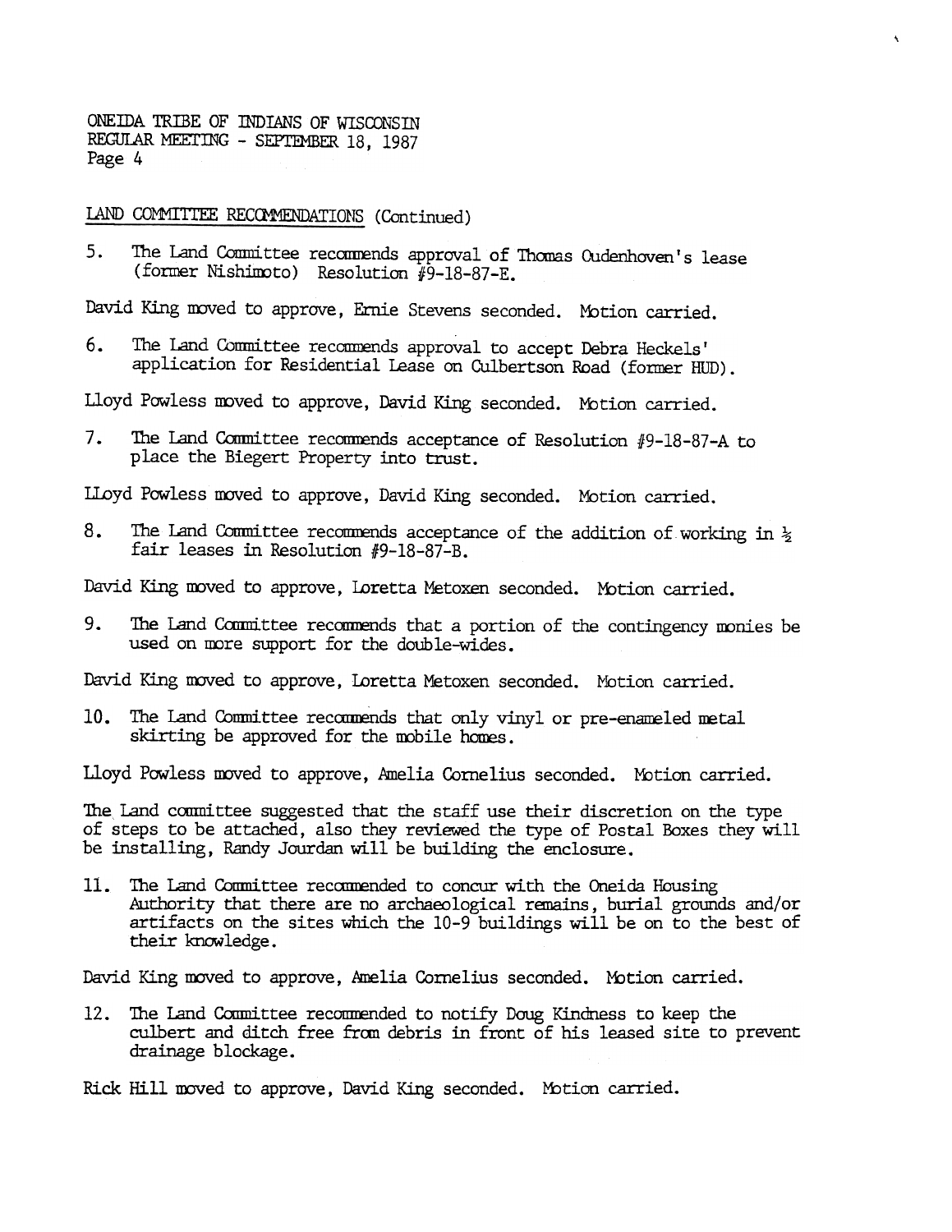#### LAND COMMITTEE RECOMMENDATIONS (Continued)

John Daxtator requested a parcel of land next to his parents on Freedom 13. Road. He is number 77 on the land list. This parcel is presently leased to Larry Barton, soil tests were done earlier this year and portions near the road looked favorable, but further evaluations of the site need to be done. Also there was a question about the controlled access of Freedom Road. Mr. Doxtator has purchased a mobile home and has no where to put it. (Not eligible for court because it's a 1974).

The Land Committee would have to offer any sites available to people on the land list beginning with the first name. The Land Committee recamends that Gerald Kurowski continue to get the site evaluated and the Land Office start contacting people who are on the list.

David King moved to approve, Amelia Cornelius seconded. Wotion carried.

The soil is eroded on a portion of the Peterson land (about 5 acres).  $14.$ Pat Cornelius would like to place this in the 10 year conservation reserve program. It would have to be tested, Potash seeding and  $\frac{1}{2}$  of monies would be paid for this, pay back would be approximately \$305 per year. If they would not use the land for the entire 10 years, the Tribe would have to continue the agreement with SCS.

The Land Committee recommends that Pat Cornelius be allowed to place this land in the program contingent on any monies received be applied to the land lease monies for the Peterson land.

Lloyd Powless moved to approve, Amelia Cornelius seconded. Loretta Metoxer abstained. Motion carried.

G.L.I.T.C. REPORT - Lloyd Powless

- 0 AB316 -Definition on Indian -Ernie Stevens is responding
- ° Sharon Metz Spoke on legislative issues.
- $^{\circ}$  Counties eligible to apply for law enforcement funds present \$7,500 request to increase to \$20,000. Brown & Outagamie Counties do not apply.
- ° Alcohol & Drug Treatment Center for Central Wisconsin is being proposed.
- ° Recommend Tom Gordon to the Board of Regents for University System & Tribe requested to send letter of support.
- ° Robin Yeager New Superintendent of Great Lakes Agency
- ° American Indian Studies Jerry Hill, Jim Schlinder & Rita Keshena
- ° Discussion on Indirect Cost Oneida's is done.

Rick Hill moved to refer the request to send Kalihwisaks to Milwaukee to Finance & Appropriations Committee. Ernie Stevens seconded. Mbtion carried,